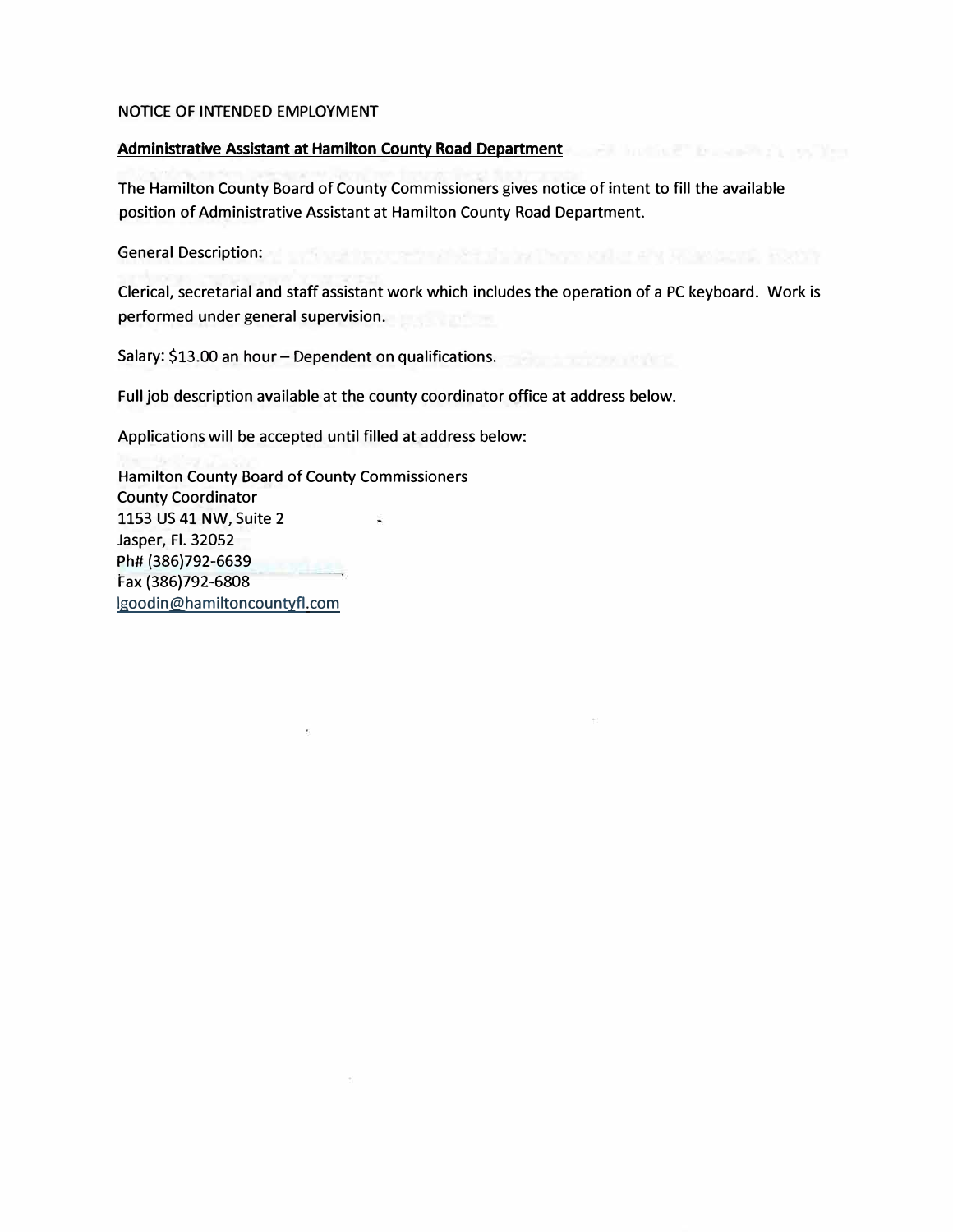#### NOTICE OF INTENDED EMPLOYMENT

### EMS Director for the Hamilton County Emergency Medical Service

The Hamilton County Board of County Commissioners gives notice of intent to fill the available position of EMS Director for the Hamilton County Emergency Medical Service.

General Description: **Editor: Editor: Editor: Editor: Editor: Editor: Editor: Editor: Editor: Editor: Editor: Editor: Editor: Editor: Editor: Editor: Editor: Editor: Editor: Editor: Editor: Editor: Editor: Editor: Editor:** 

isko subbe

This is an hourly supervisory position providing administrative and technical support reporting to the **County Coordinator.** 

Salary: based on experience and qualifications.

Full job description available at the county coordinator office at address below.

Applications will be accepted until October 22, 2021 at 3:00 PM at location below:

Hamilton County Board of County Commissioners County Coordinator 1153 US 41 NW, Suite 2 ä, Jasper, Fl. 32052 Ph# {386)792-6639 Fax (386)792-6808 lgoodin@hamiltoncountyfl.com